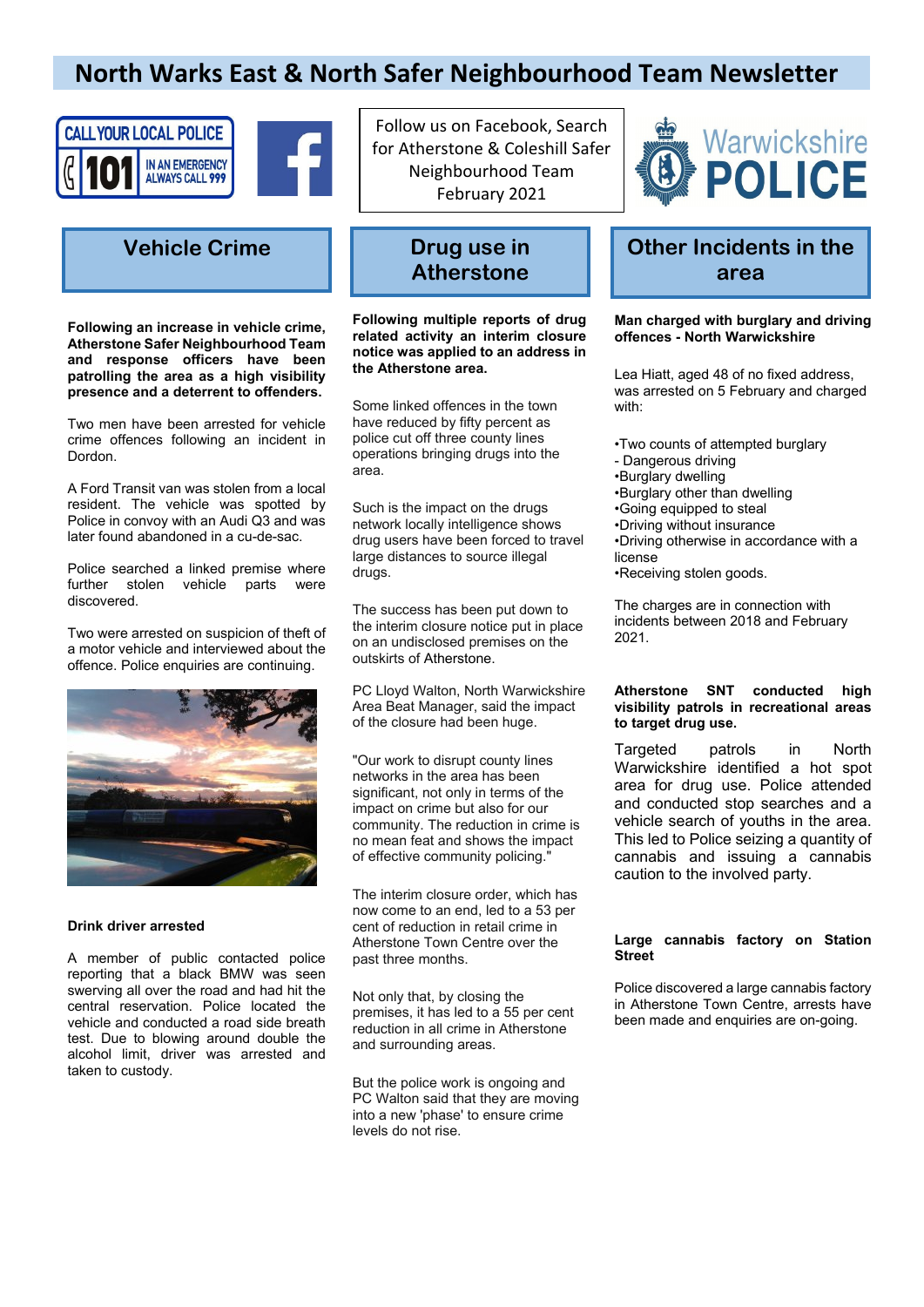## **Preventing Keyless Car Thefts**

**There have been a number of keyless car thefts lately across the whole of the county, some of which have occurred here in our area.**

There are a number of steps that car owners can take to help prevent offenders from being able to take their vehicle.

• Make sure your car is properly locked and keep keys away from doors and windows. This will reduce the chance of criminals amplifying the signal.

• Some keys have a function allowing them to be turned off. Check your manual to see if yours does and then use it.

• Use some kind of physical barrier such as a steering wheel lock, driveway parking post or a wheel clamp. This will deter many criminals.

• Fit a tracking device.

• Keep your keys in a Faraday bag to block the signal.

• Remove batteries from your spare keys.



Perpetrators of this type of crime will often drive around residential areas looking for opportunities to take their target vehicles. If you see any suspicious activity in your area, please report it to police by calling 101 or 999 in an emergency.

Want to see more of what your local team get up to? Follow us on: **Facebook** : Atherstone & Coleshill Police **Instagram** : coleshillstation



### **Fines Issued for Covid Regulation Breaches**

**We have begun 2021 with another national lockdown and, whilst the vast majority of people are doing the right thing, we have been kept busy by those that have decided to ignore the rules.**

Officers have attended a number of premises where breaches of Covid regulations have been reported by the public and have issued fines to those that are blatantly breaking the rules.

Whilst we all understand that it has been a frustrating and worrying 10 months, we must all come together to do the right thing for Warwickshire and protect the vulnerable in our communities as well as our hard-working NHS staff.



## **Flytipping**

Fly tipping and litter costs around £650,000 a year to clear and ruins our beautiful Warwickshire countryside. Now, we have another weapon in our armory to fight the blight. New CCTV cameras have been installed at fly tipping hot spots with the warning that:' Fly tip here and you will be caught.' Offenders could end up with a maximum fine of £50,000, up to five years in prison – and a criminal record to boot!